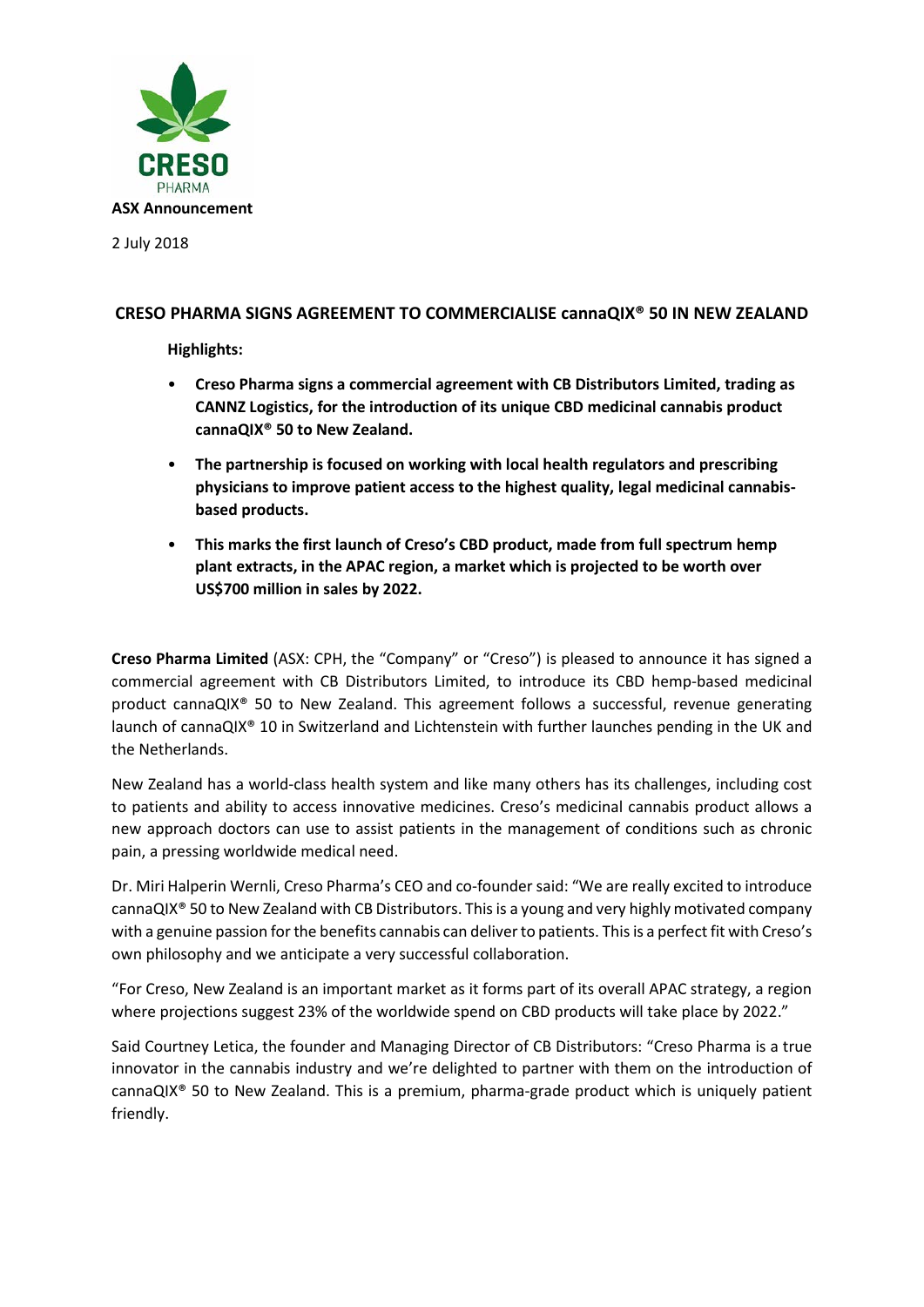

According to the UN, 13.4% of adults in New Zealand use black-market cannabis for medical or recreational purposes. The Ministry of Health has suggested up to 235,000 people use cannabis for medical purposes.

"This product offers patients and prescribers increased choice, and with the pending changes in New Zealand regulations, we hope to see many patients referred to this novel product. CB Distributors is focused on working with health regulators and prescribing physicians to improve patient access to the highest quality, legal cannabis-based products."

CBD currently remains a class B1 controlled drug in New Zealand. Patient access was greatly improved in 2017 when a change to the regulations allowed for prescription of CBD products by all medical practitioners. This change streamlined some of the administrative burden previously associated with this class of drugs. Pending legislation seeks to remove the controlled drug status of CBD products, sending a further signal to prescribers about the suitability of CBD medicines.

## **About cannaQIX® 50**

cannaQIX®50 is Creso's proprietary buccally formulated cannabidiol (CBD) lozenge which is designed to support the management of chronic pain. Each cannaQIX® 50 lozenge contains 50mg of CBD from full spectrum hemp plant extracts along with niacin, vitamins B6, B12, C, and zinc in a standardised pharma-grade formulation produced in Switzerland.

cannaQIX® 50 comes in packs of 30 lozenges in a proprietary delivery formulation designed for buccal absorption and to dissolve in the mouth. This method works faster and more efficiently than tablets or capsules which need to be swallowed and have a high percentage of their ingredients broken down when absorbed through the intestine and passed first through the liver. By being dissolved in the mouth, the active ingredients enter the blood stream directly, avoiding this first pass through the liver.

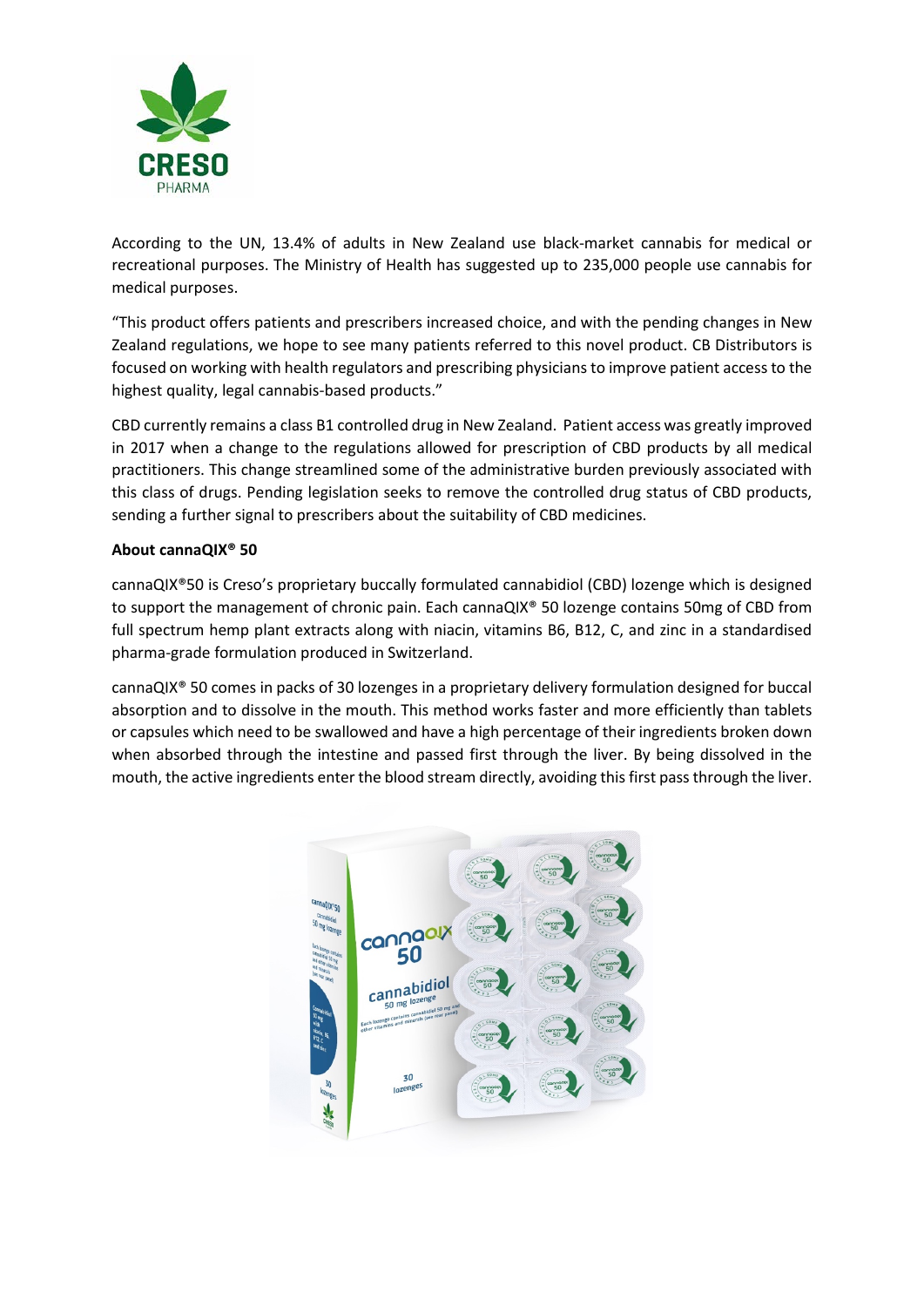

The standardized, user-friendly strength and formulation allows precise dosage control, ensuring a reliable and stable effect.

The cannaQIX® range has been developed to Good Manufacturing Practice standards and is produced in Switzerland by Creso's partner, Swiss-based food and pharma development company, Domaco, Dr. med Aufdermaur AG (Domaco) to the highest Swiss quality with a "Swiss Made" label.

#### **About Creso Pharma**

#### [www.cresopharma.com](http://www.cresopharma.com/)

Creso Pharma brings the best of cannabis to better the lives of people and animals. Creso Pharma brings pharmaceutical expertise and methodological rigor to the cannabis world and strives for the highest quality in its products. It develops cannabis and hemp derived therapeutic, nutraceutical, and life style products with wide patient and consumer reach for human and animal health. Creso uses GMP development and manufacturing standards for its products as a reference of quality excellence with initial product registrations in Switzerland. It has worldwide rights for a number of unique and proprietary innovative delivery technologies which enhance the bioavailability and absorption of cannabinoids.

#### **About CANNZ Logistics**

#### http://www.cannz.co.nz

CB Distributors Limited is a newly formed company, with a mission to introduce safe, high quality medicinal cannabis products as prescription medicine for the betterment of people's lives in New Zealand. The owners are proudly associated with grass roots cannabis activism and are committed to the patient advocacy community.

#### **About Domaco, Dr. med Aufdermaur AG**

#### www.domaco-pharma.com

Domaco, Dr. med Aufdermaur AG is a Swiss-based food and pharma development company that owns the rights to a number of innovative delivery systems used to administer active ingredients through galenic forms which is a way of preparing and compounding medicines in order to optimize their absorption.